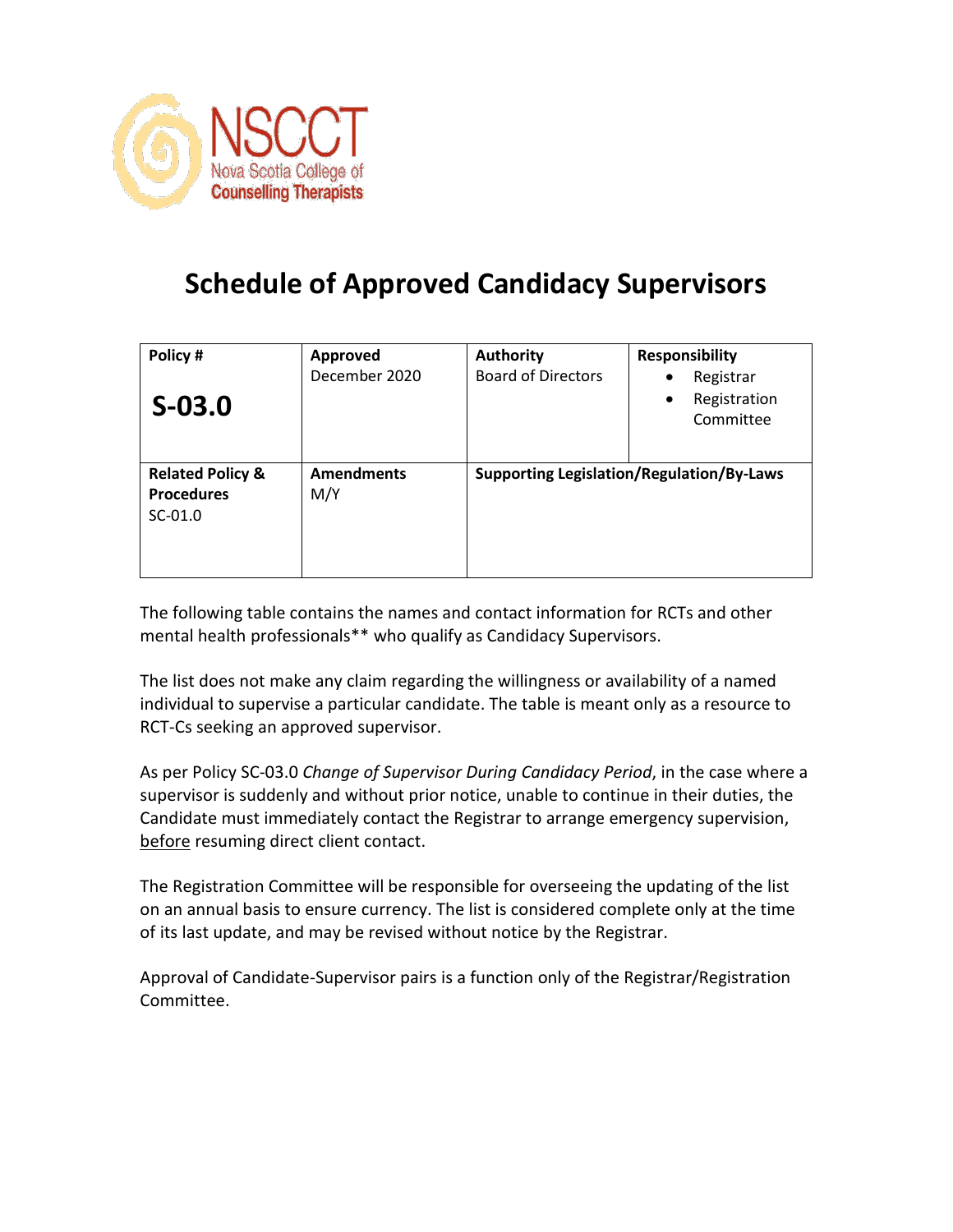**Note: Candidacy Supervisors whose names are marked as Inactive have indicated that they are** *not currently accepting Candidates* **and wish not to be contacted until their status is changed to Active.** 

## **Note: It is important that your proposed supervisor is not (and has not been) your teacher, practicum supervisor in any setting (e.g., university or external placement), work supervisor or other dual-role that may represent an actual or perceived conflict of interest.**

Supervisors marked with \* have expressed their willingness to take-on emergency interim supervision. The need for an emergency supervisor will be determined by the Executive Director/Registrar.

| Name                 | RCT #          | Location            | Phone        | Email                                  | Active/         |
|----------------------|----------------|---------------------|--------------|----------------------------------------|-----------------|
|                      |                |                     |              |                                        | <b>Inactive</b> |
| <b>Alison Arthur</b> | <b>RCT-13-</b> | Bridgetown          | 902.309.1055 | alison@novanectar.ca                   | <b>Active</b>   |
|                      | 004            |                     |              |                                        |                 |
| <b>Erica Baker-</b>  | <b>RCT-19-</b> | Dartmouth           | 902.593.0753 | sarah@diverserootstherapy.com          | <b>Active</b>   |
| Gagnon               | 004            |                     |              |                                        |                 |
| <b>Michael</b>       | <b>RCT-10-</b> | Halifax             | 902.456.0168 | belgravect@eastlink.ca                 | <b>Active</b>   |
| <b>Belgrave</b>      | 002            |                     |              |                                        |                 |
| <b>Elizabeth</b>     | <b>RCT-04-</b> | Halifax             | 902.830.9761 | eaberlasso@gmail.com                   | <b>Active</b>   |
| <b>Berlasso</b>      | 005            |                     |              |                                        |                 |
| <b>Joe Bishara</b>   | <b>RCT-12-</b> |                     | 902.774.2276 | joebishara@tcrce.ca                    | <b>Active</b>   |
|                      | 007            |                     |              |                                        |                 |
| Kayla                | <b>RCT-20-</b> | <b>New</b>          | 506.248.0639 | kayla@breelove.ca                      | <b>Active</b>   |
| <b>Breelove</b>      | 030 &          | <b>Brunswick</b>    |              |                                        |                 |
| Carter               | <b>CCTNB</b>   |                     |              |                                        |                 |
|                      | <b>LCT17-</b>  |                     |              |                                        |                 |
|                      | 097            |                     |              |                                        |                 |
| <b>Felicia</b>       | RCT-           | Dartmouth           | 902.222.5022 | Spectrumcounsellingtherapy@gmail.com   | <b>Active</b>   |
| <b>Burchell</b>      | 12-001         |                     |              |                                        |                 |
| (Boutilier)          |                |                     |              |                                        |                 |
| Valerie              | <b>RCT-18-</b> | Truro               | 902.579.0811 | livingwellcounsellingtherapy@gmail.com | <b>Active</b>   |
| <b>Brown</b>         | 015            |                     |              |                                        |                 |
|                      |                |                     |              |                                        |                 |
| <b>Mike Buckley</b>  | <b>RCT-00-</b> | Bedford             | 902.364.2158 | mike@thecompassrose.ca                 | <b>Active</b>   |
|                      | 004            |                     |              |                                        |                 |
| M. Betty-Ann         | <b>RCT-16-</b> | Wolfville           | 902.670.6190 | mbettyannbuott@ns.sympatico.ca         | <b>Active</b>   |
| <b>Buott</b>         | 009            |                     |              |                                        |                 |
| <b>Brock</b>         | <b>RCT-19-</b> | Halifax/            | 902.580.0869 | brockcaldwell@hotmail.com              | <b>Active</b>   |
| <b>Caldwell</b>      | 020            | Dartmout            |              |                                        |                 |
| <b>Nick Cardone</b>  | <b>RCT-18-</b> | Halifax             | 902.456.3613 | nhcardone@gmail.com                    | <b>Active</b>   |
|                      | 026            |                     |              |                                        |                 |
| <b>Suzan</b>         | <b>RCT-17-</b> | Beechville /        | 902.448.0559 | susanerincarpenter@gmail.com           | <b>Active</b>   |
| Carpenter            | 010            | <b>Clayton Park</b> |              |                                        |                 |
| Kyle                 | <b>RCT-19-</b> | Halifax             | 902.457.6232 | kyle.cleversey@msvu.ca                 | <b>Inactive</b> |
| Cleversey            | 024            |                     |              |                                        |                 |

## **Current as of May, 2022**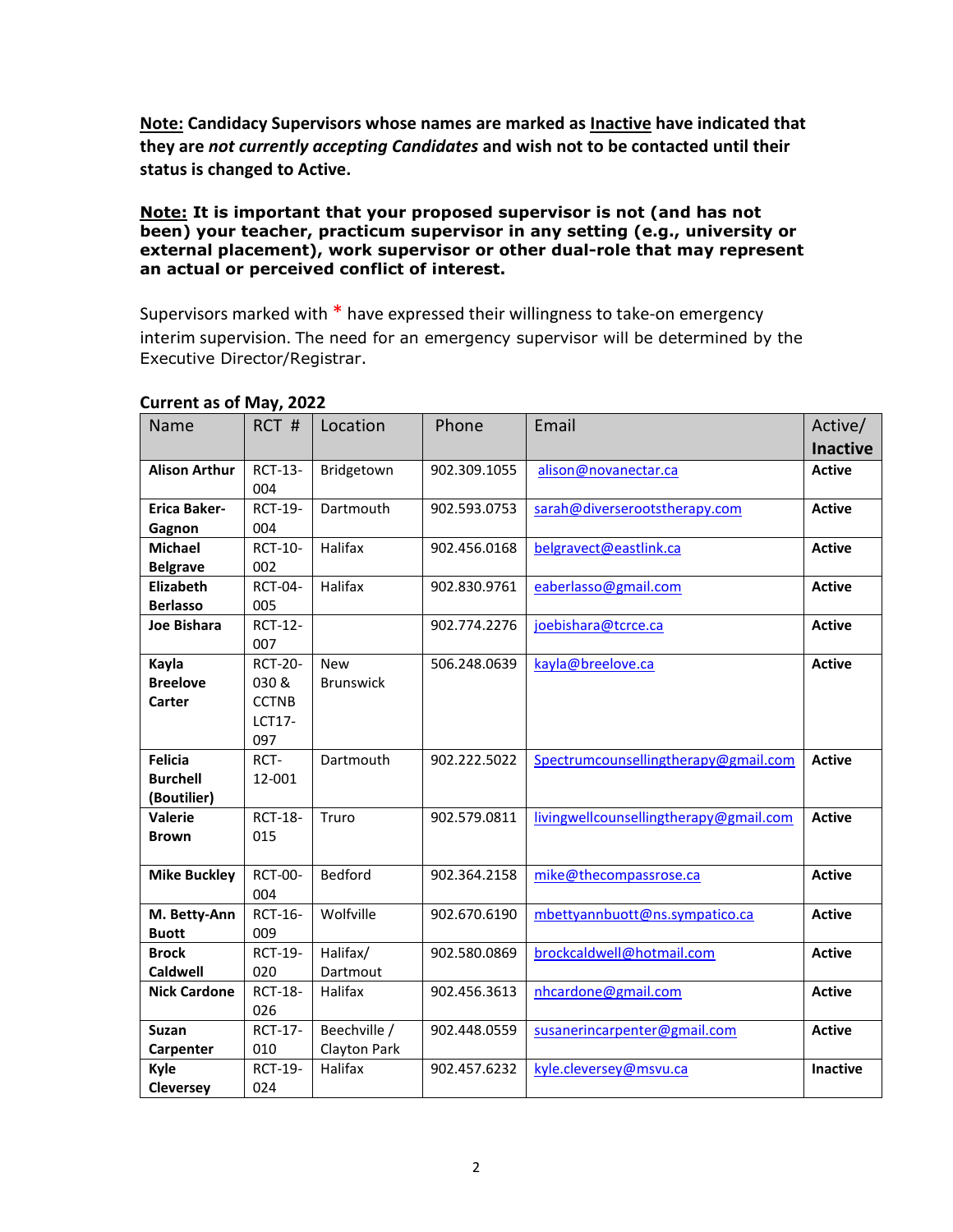| <b>Gail Crofton</b>                 | RCT-04-               | Halifax        | 902.670.3530 | croftonkerr@gmail.com                                       | <b>Active</b> |
|-------------------------------------|-----------------------|----------------|--------------|-------------------------------------------------------------|---------------|
|                                     | 003                   |                |              |                                                             |               |
| <b>Petra Cross</b>                  | <b>RCT-12-</b><br>008 | St. Andrews    | 902.240.7729 | paycross@yahoo.com                                          | Inactive      |
| <b>Lisa Dexter</b>                  | <b>RCT-18-</b><br>008 | Dartmouth      | 902.222.9854 | aardvarkcounselling@gmail.com or<br>mlfamilycounselling.com | <b>Active</b> |
| <b>Michael</b>                      | <b>RCT-00-</b>        | Yarmouth/      | 902.229.8924 | mikesdonaldson223@gmail.com                                 | <b>Active</b> |
| Donaldson                           | 013                   | Middleton      |              |                                                             |               |
| <b>John Driscoll</b>                | <b>RCT-08-</b>        | Dartmouth      | 902.401.5308 | jadris@eastlink.ca                                          | Inactive*     |
|                                     | 003                   |                |              |                                                             |               |
| <b>Brian Duggan</b>                 | <b>RCT-00-</b><br>006 | Halifax        | 902.221.5864 | brian.duggan@marathonhrcg.com                               | <b>Active</b> |
| <b>Christine Fall</b>               | <b>RCT-14-</b>        | Lower          | 902.401.5364 | neuroanchorpsychotherapy@live.ca                            | <b>Active</b> |
| <b>Moore</b>                        | 010                   | Sackville      |              |                                                             |               |
| <b>Theresa</b>                      | <b>RCT-18-</b>        | Pictou         | 902.301.9192 | maritimeptc@gmail.com                                       | <b>Active</b> |
| Fraser                              | 009                   |                |              |                                                             |               |
| <b>Katie</b>                        | <b>RCT-18-</b>        | Halifax        | 902.979.3713 | Wild.art.therapy@gmail.com                                  | <b>Active</b> |
| Hanczaryk                           | 004                   |                |              |                                                             |               |
| <b>Jeff Hosick</b>                  | RCT-01-<br>037        | Halifax        | 902.678.0538 | jeff@jeffreyhosick.com                                      | <b>Active</b> |
| <b>Jeanette</b>                     | <b>RCT-00-</b>        | Halifax        | 902.422.0423 | jeanette.hung@dal.ca                                        | Inactive      |
| Hung                                | 018                   |                |              |                                                             |               |
| <b>Belinda</b>                      | <b>RCT-00-</b>        | Bridgewater    | 902.527.6767 | g.josephson@eastlink.ca                                     | Inactive      |
| Josephson                           | 024                   |                |              |                                                             |               |
| <b>Brenda</b>                       | <b>RCT-15-</b>        | Annapolis      | 902.692.1662 | soundconnectionstherapy@gmail.com                           | <b>Active</b> |
| Johnson                             | 002                   | Valley         |              |                                                             |               |
|                                     |                       |                |              |                                                             |               |
| Karen                               | <b>RCT-00-</b>        | <b>Bedford</b> | 902.476.1221 | Kihcounselling@outlook.com                                  |               |
| Johnston-                           | 061                   |                |              |                                                             | Inactive*     |
| <b>Hutchins</b>                     |                       |                |              |                                                             |               |
| Jocelynn<br><b>Keilty</b>           | <b>RCT-14-</b><br>001 | Amherst        | 902.667.3879 | Jocelynn.keilty@nshealth.ca                                 | <b>Active</b> |
| Sara Lamb                           | <b>RCT-07-</b>        | Halifax / St.  | 902.473.0813 | sara@saralamb.ca                                            | Inactive      |
|                                     | 003                   | Margaret's     |              |                                                             |               |
|                                     |                       | Bay            |              |                                                             |               |
| <b>Midge Lane</b>                   | <b>RCT-00-</b>        | Wolfville      | 902.542.1109 | midgelane@outlook.com                                       | <b>Active</b> |
|                                     | 005                   |                |              |                                                             |               |
| Ron Lehr                            | NSBEP:                | Port George    | 902.825.1227 | Ron.lehr@acadiau.ca                                         | Inactive*     |
|                                     | 334                   |                |              |                                                             |               |
| <b>Tanya Levy</b>                   | NSCSW:                | Port           | 902.631.5340 | carpoet@gmail.com                                           | <b>Active</b> |
|                                     | 1751                  | Hawkesbury     |              |                                                             |               |
| Sheila                              | <b>RCT-00-</b>        | Halifax        | 902.877.1840 | Sheila.maccrimmon@gmail.com                                 | <b>Active</b> |
| <b>MacCrimmon</b>                   | 004                   |                |              |                                                             |               |
| Jeff                                | <b>RCT-15-</b>        | Dartmouth      | 902.489.9348 | actualizecounselling@gmail.com                              | <b>Active</b> |
| <b>MacDonald</b>                    | 006                   |                |              |                                                             |               |
| <b>Margaret</b><br><b>MacDonell</b> | <b>RCT-14-</b><br>002 | Halifax        | 902.431.3916 | mmc@bellaliant.net                                          | <b>Active</b> |
| <b>Lisa Mader</b>                   | <b>RCT 10-</b>        | Dartmouth      | 902.221.6520 |                                                             | <b>Active</b> |
|                                     | 003                   |                |              | lisa.mader@nscc.ca                                          |               |
| Leland                              | <b>RCT-13-</b>        | Halifax        | 902.877.1840 | guruleland@gmail.com                                        | <b>Active</b> |
| <b>Maertz</b>                       | 007                   |                |              |                                                             |               |
| <b>Deanne</b>                       | NSCSW:                | Sydney, NS     | 902.577.5853 | deanne@thrivecapebreton.com                                 | <b>Active</b> |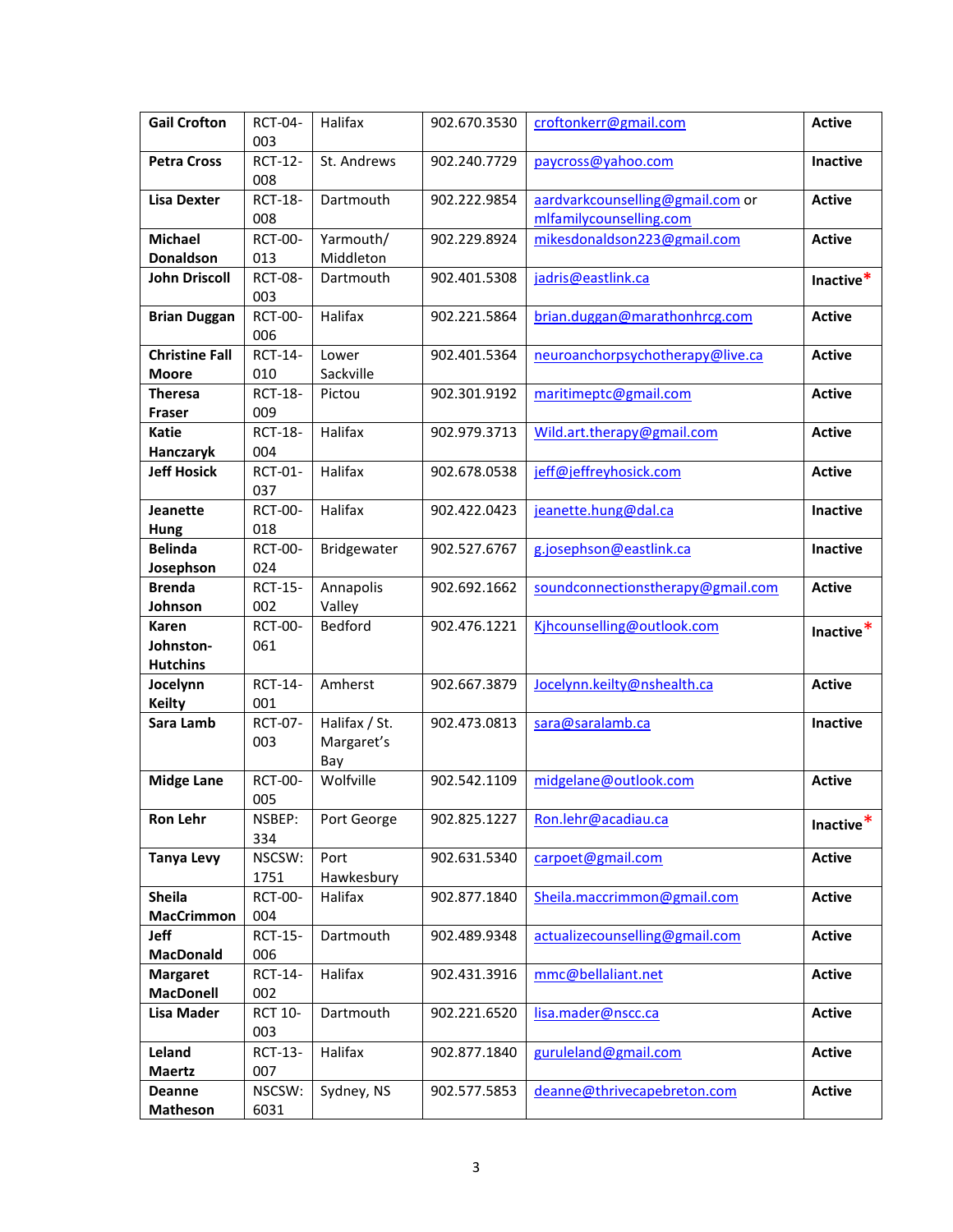| <b>Erica McGill</b>  | <b>RCT-08-</b> | Wolfville             | 902.670.3576 | ericajmcgill@gmail.com            | Inactive        |
|----------------------|----------------|-----------------------|--------------|-----------------------------------|-----------------|
|                      | 002            |                       |              |                                   |                 |
| <b>David</b>         | NSCSW:         | Sydney                | 902.574.1937 | david.mackeigan@gmail.com         | <b>Active</b>   |
| MacKeigan            | 1942           |                       |              |                                   |                 |
| Rhonda               | <b>RCT-13-</b> | Halifax               | 902.430.5670 | rmclean065@gmail.com              | <b>Inactive</b> |
| <b>McLean</b>        | 001            |                       |              |                                   |                 |
| <b>Derrick</b>       | <b>RCT-13-</b> | <b>New Minas</b>      | 902.698.1194 | derrick@fivestarwellbeing.com     | <b>Active</b>   |
| <b>McEachern</b>     | 003            |                       |              |                                   |                 |
| Ruth                 | <b>RCT-15-</b> | Truro                 | 902.843.1303 | ruth@soulspacect.ca               | <b>Active</b>   |
| <b>Mitchell</b>      | 013            |                       |              |                                   |                 |
| Sandra               | <b>RCT-15-</b> | Halifax               | 902.521.4223 | sandrac@ns.sympatico.ca           | <b>Inactive</b> |
| <b>Murray</b>        | 008            |                       |              |                                   |                 |
| <b>Beth Newell</b>   | RCT-11-        | East                  | 902.471.7035 | seadance@eastlink.ca              | <b>Active</b>   |
|                      | 006            | Lawrencetown          |              |                                   |                 |
| <b>Darlene</b>       | <b>RCT-12-</b> | <b>Tidnish Bridge</b> | 902.669.0295 | Darleneporter@live.ca             | Inactive        |
| Porter               | 009            |                       |              |                                   |                 |
| Gordon               | <b>RCT-17-</b> | Halifax               | 902.499.3757 | gordonpower@eastlink.ca           | Inactive        |
| <b>Power</b>         | 001            |                       |              |                                   |                 |
| <b>Sue</b>           | <b>RCT-00-</b> | East LaHave           | 902.766.4432 | suerobinson@eastlink.ca           | Inactive*       |
| Robinson             | 036            |                       |              |                                   |                 |
| <b>Eric Ross</b>     | <b>RCT-17-</b> | Dartmouth             | 902.818.3245 | eric@attunecounselling.ca         | <b>Active</b>   |
|                      | 004            |                       |              |                                   |                 |
| Pamela               | <b>RCT-18-</b> | Halifax /             | 902.489.0944 | pamelajanerubin@gmail.com         | <b>Active</b>   |
| <b>Rubin</b>         | 018            | Online                |              |                                   |                 |
| Lori                 | <b>RCT-20-</b> | Bridgewater           | 902.514.4144 | lori@mindfulpath.ca               | <b>Active</b>   |
| Slaunwhite           | 004            |                       |              |                                   |                 |
| <b>Ashley</b>        | NSCSW:         | Antigonish            | 902.801.8822 | ashley@mindhouswellness.com       | <b>Inactive</b> |
| <b>Spinney</b>       | 7895           |                       |              |                                   |                 |
| Elizabeth            | RCT-01-        | Halifax               | 902.229.6666 | Elizabeth.stephen@ns.sympatico.ca | Active*         |
| <b>Stephen</b>       | 013            |                       |              |                                   |                 |
| <b>Philip Street</b> | NSBEP:         | Mahone Bay            | 902.529.1559 | Philip.street@bellaliant.net      | <b>Active</b>   |
|                      | R0071          |                       |              |                                   |                 |
| <b>Kim Strange</b>   | <b>RCT-16-</b> | Dartmouth             | 902.225.4970 | kim@kimberlystrangecounselling.ca | Active*         |
|                      | 003            |                       |              |                                   |                 |
| Tanya                | NSBEP:         | Wolfville             | 902.309.0673 | Tanya.surette@acadiau.ca          | <b>Active</b>   |
| <b>Surette</b>       | R0933          |                       |              |                                   |                 |
| Ashley               | <b>RCT-22-</b> | Online                | 647.402.9484 | ashley@changecreateschange.com    | <b>Active</b>   |
| <b>Ticknor</b>       | 008            |                       |              |                                   |                 |
| <b>Heather</b>       | <b>RCT-17-</b> | Halifax               | 902.448.3342 | htopshee@hrce.ca                  | <b>Active</b>   |
| <b>Topshee</b>       | 002            |                       |              |                                   |                 |
| <b>Nathan Torti</b>  | <b>RCT-17-</b> | Halifax               | 902.977.2244 | nathantorti@gmail.com             | <b>Active</b>   |
|                      | 022            |                       |              |                                   |                 |
| Sue Ward             | <b>RCT-12-</b> | Middleton             | 902.825.7157 | wardsue02@gmail.com               | Inactive        |
|                      | 005            |                       |              |                                   |                 |
| Linda                | RCT-06-        | Wolfville             | 902.585.1364 | Linda.wheeldon@gmail.com          | <b>Active</b>   |
| Wheeldon             | 106            |                       |              |                                   |                 |
| <b>Nick</b>          | RCT-11-        | Halifax               | 902.499.4354 | nzwaag@ns.sympatica.ca            | <b>Inactive</b> |
| Zwaagstra            | 004            |                       |              |                                   |                 |
|                      |                |                       |              |                                   |                 |